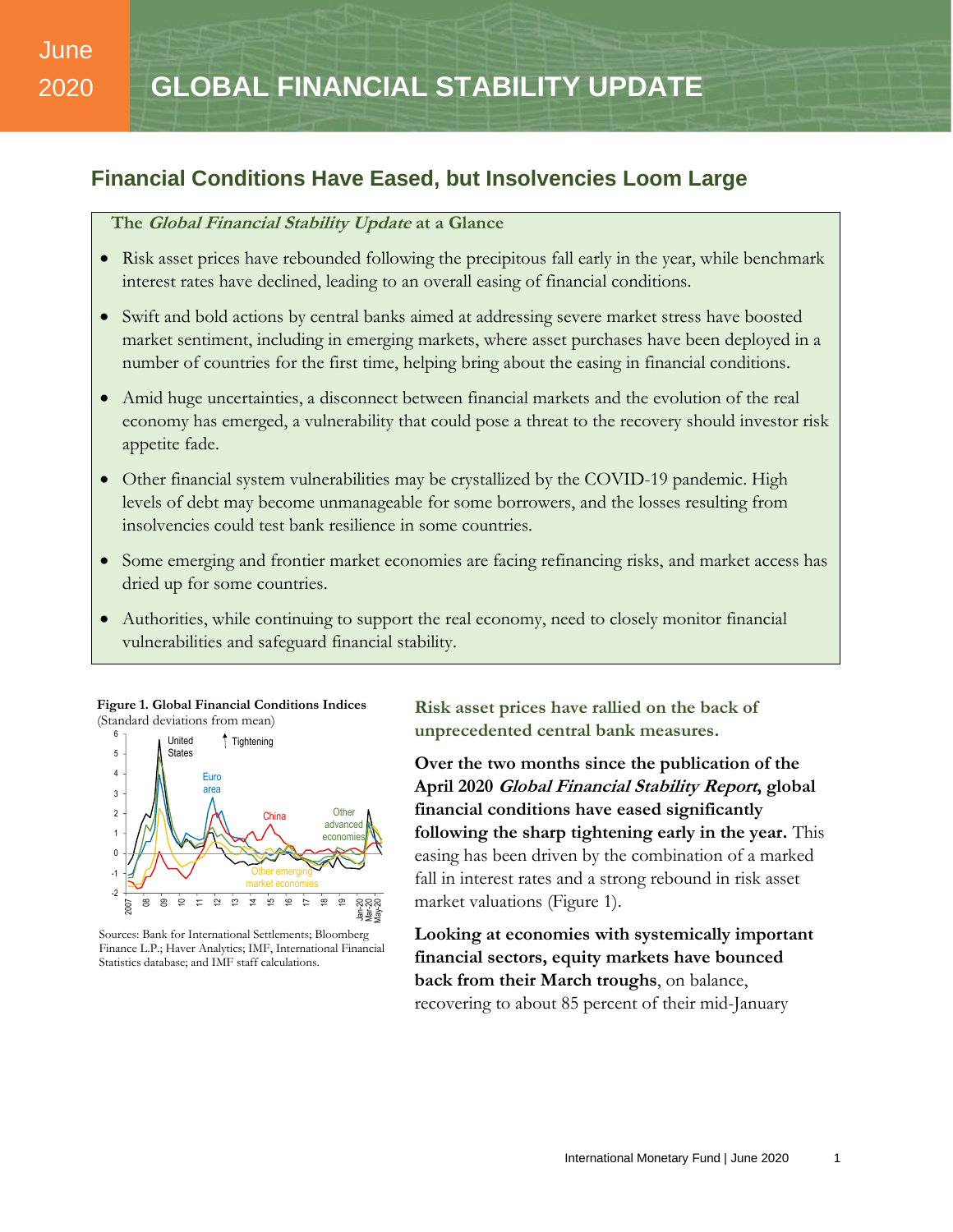

**Figure 2. Equity Prices in Selected Economies, 2020**

Sources: Bloomberg Finance L.P; and IMF staff calculations. Note: The figure shows equity prices across the S29 economies (see footnote 1 in text) since January 17, 2020, when investor concerns about the impact of COVID-19 on the economy came to the fore. Jan Feb Mar Apr May Jun

**Figure 3. US Equities and Credit Indices** (Index: January 17, 2020 = 100)







levels, on average, though there is some dispersion (Figure 2). <sup>1</sup> While some equity markets have recouped all of their losses, others are still about 25 percent lower than they were in mid-January. In tandem with the recovery in prices, equity market volatility has fallen from its peak in March, though it remains above its long-term average.

**Swift and unprecedented central bank measures have been a major factor in the market recovery.** For example, in the United States the turnaround in risk asset prices occurred around March 23 following the announcement by the US Federal Reserve of \$2.3 trillion in crisis-era credit facilities (Figure 3). A similar pattern is evident in broader financial markets.

**In credit markets, spreads have narrowed significantly from their earlier peaks.** On average, about 70 percent of the initial widening has been retraced (Figure 4). There is, however, some divergence in the level of spreads across ratings and geography. Bond issuance has surged for higher-rated borrowers, and markets have reopened for speculative grade borrowers as well.

**Investor sentiment toward emerging market economies has also improved notably.** Portfolio flows to these economies have stabilized following the historic outflows earlier this year (Figure 5). Investors, however, continue to differentiate across emerging and frontier economies, with some inflows of capital into selected countries and asset classes. Higher rated countries have also been able to issue hard currency debt at a historically high pace so far this year, faster than economies with lower credit ratings. This difference underscores the external pressures that some emerging market economies are still facing.

## **This broad recovery in financial markets has been accompanied by growing investor optimism about**

<sup>1</sup>Here, economies with systemically important financial sectors are those for which financial stability assessments under the Financial Stability Assessment Programs are mandatory every five years, that is, the S29 economies: Australia, Austria, Belgium, Brazil, Canada, China, Denmark, France, Finland, Germany, Hong Kong SAR, India, Ireland, Italy, Japan, Korea, Luxembourg, Mexico, the Netherlands, Norway, Poland, Russia, Singapore, Spain, Sweden, Switzerland, Turkey, the United Kingdom, and the United States.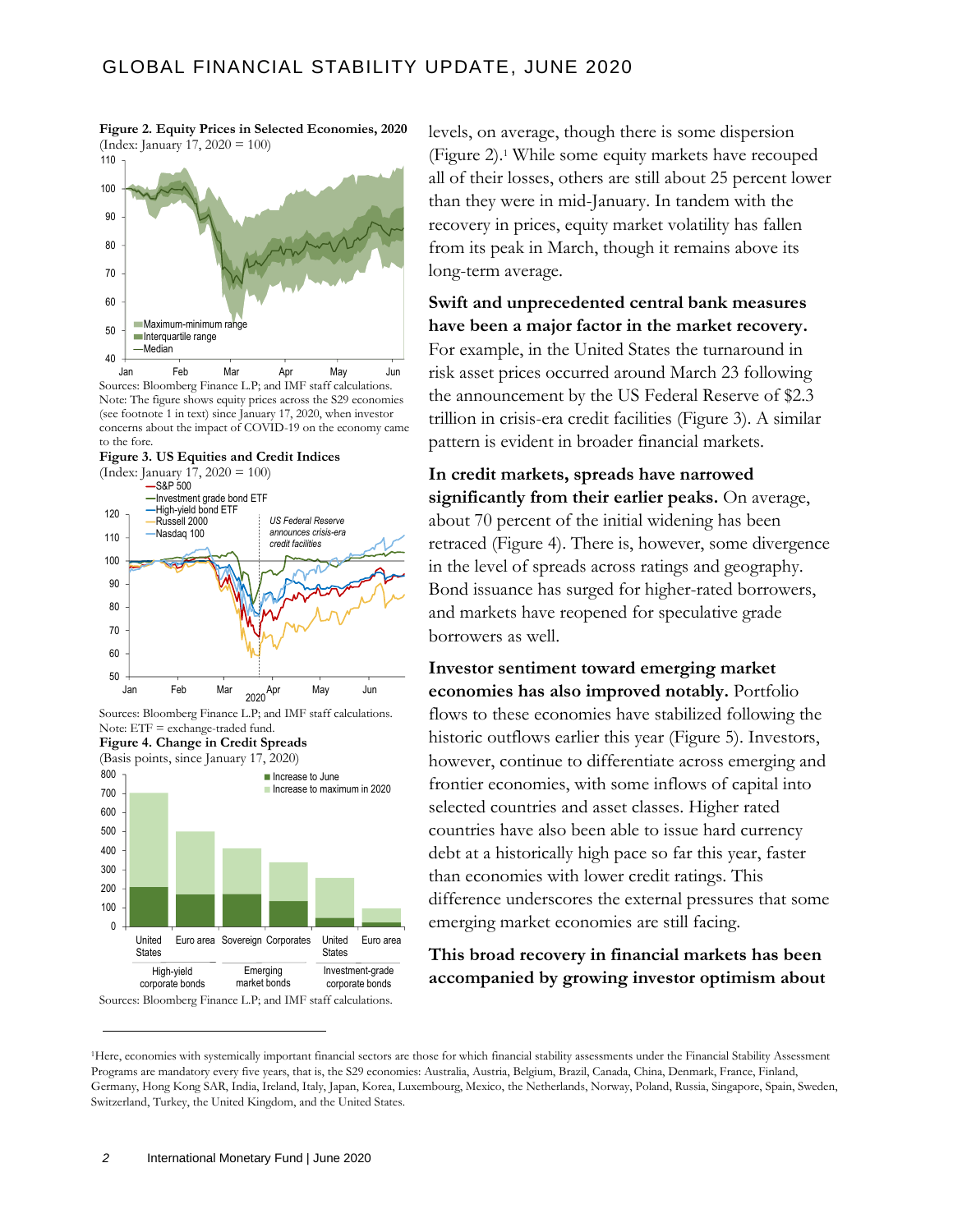**Figure 5. Emerging Market Portfolio Flows** (Billions of US dollars)



Note: The figure is based on high frequency daily or weekly flows as reported by Bloomberg and the IIF. **Figure 6. G10 Central Bank Assets**

(Trillions of US dollars)



Sources: Bloomberg Finance L.P; and IMF staff calculations. Note: G10 = Group of Ten; other G10 central banks = central banks of Canada, Sweden, Switzerland, and the United Kingdom. 06 07 08 09 10 11 12 13 14 15 16 17 18 19 20 20





Sources: Bloomberg Finance L.P.; JP Morgan; and IMF staff calculations.

Note: In some cases, central banks are purchasing other assets as well as government bonds. For India and Indonesia, the figure includes primary and secondary market purchases; for the Philippines this includes temporary and short-term funding for the government's COVID-19 measures.

**the prospects of a speedy economic recovery.**  Market sentiment has been bolstered by the reopening

of some economies and the easing of COVID-19– related lockdown measures. In addition, investors apparently expect unprecedented monetary policy accommodation to continue to support the global economy for quite some time.

**Actions by central banks have boosted investor risk appetite.** Policy rates in a number of countries have been cut further and investors expect interest rates to remain at very low levels for several years. Balance sheets of advanced economies' monetary authorities have swelled following new rounds of asset purchases, liquidity support for the banking system, US dollar swap lines, and other facilities intended to sustain the flow of credit to the economy (Figure 6). Aggregate assets of the Group of Ten (G10) central banks have increased by about \$6 trillion since mid-January, more than double the increase seen during the two years of the global financial crisis from December 2007, with the rise in assets accounting for almost 15 percent of G10 GDP.

**A number of emerging market central banks have embarked on unconventional policy measures for the first time.** In some countries, these asset purchase programs were started to support monetary policy; in other countries, the motivation was to support market liquidity (Figure 7). These programs have included purchases of a range of assets, including government bonds, state-guaranteed bonds, corporate debt, and mortgage-backed securities.

**Fiscal and financial policy measures have also helped support investor sentiment.** Governments around the world have provided large emergency lifelines to people and firms amounting to near \$11 trillion (as shown in the IMF's *Fiscal Monitor* [Database](http://www.imf.org/en/Topics/imf-and-covid19/Fiscal-Policies-Database-in-Response-to-COVID-19) of Country Fiscal Measures in response to the COVID-19 Pandemic).<sup>2</sup> Financial authorities have also bolstered market confidence through a series of policies,

<sup>2</sup> The database of fiscal measures is available a[t http://www.imf.org/en/Topics/imf-and-covid19/Fiscal-Policies-Database-in-Response-to-COVID-19.](http://www.imf.org/en/Topics/imf-and-covid19/Fiscal-Policies-Database-in-Response-to-COVID-19)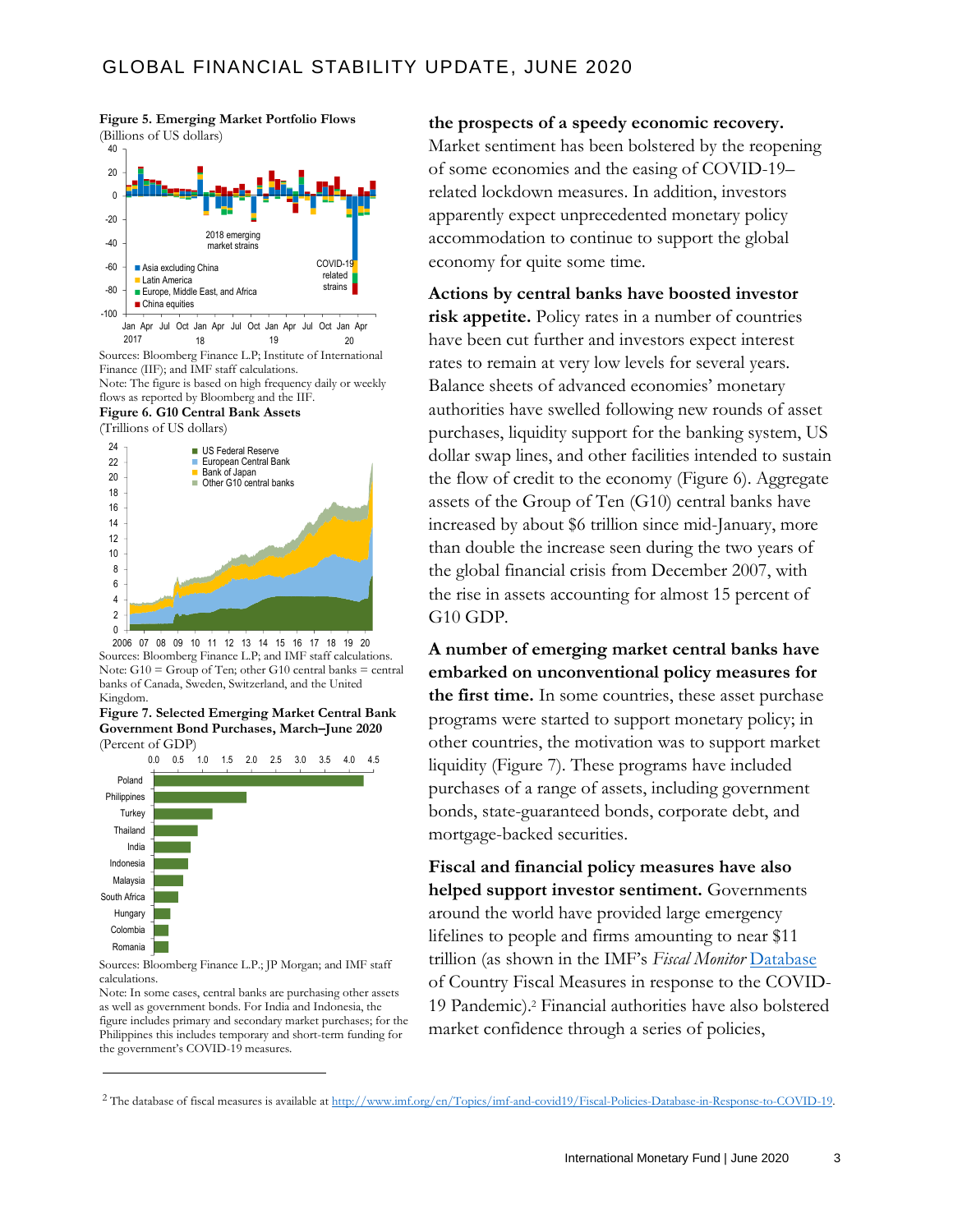**Figure 8. S&P 500 Index Consensus Earnings Forecasts**



Sources: Bloomberg Finance L.P.; and IMF staff calculations.

**Figure 9. US Equity Prices and Consumer Confidence**







Sources: Federal Reserve Board; and IMF staff calculations. Note: The figure shows the spread between Baa-rated and Aaarated bond yields. The shaded areas show periods of severe economic contraction, defined as when the Organisation for Economic Co-operation and Development leading indicator of US economic growth is below its 5th percentile.

including government credit guarantees, support for the restructuring of loans, and encouraging banks to use available capital and liquidity buffers to support lending (see the *[IMF Policy Tracker on responses to](https://www.imf.org/en/Topics/imf-and-covid19/Policy-Responses-to-COVID-19#top)  [COVID-19](https://www.imf.org/en/Topics/imf-and-covid19/Policy-Responses-to-COVID-19#top)*).<sup>3</sup>

**This combination of unprecedented policy support appears to have been successful in maintaining credit flows.** The lift to investor risk appetite has helped raise bond issuance in markets, and banks have also continued to lend in most major economies.

**A disconnect between financial market optimism and the evolution of the global economy has emerged.**

**The bullish mood among investors is predicated on strong policy support amid huge uncertainties about the extent and speed of the economic recovery.** Markets appear to be expecting a quick "vshaped" rebound in activity, as illustrated by the strong recovery in the S&P 500 consensus forecasts of company earnings (Figure 8). Recent economic data and high frequency indicators, however, suggest a deeper-than-expected downturn, as discussed in the June 2020 *World Economic Outlook Update*. This has created a divergence between the pricing of risk in financial markets and economic prospects, as investors are apparently betting on continued and unprecedented support by central banks. This tension can be illustrated, for example, by the recent rally in the US equity market, on the one hand, and the steep decline in consumer confidence, on the other hand (Figure 9). This decoupling raises questions about the possible sustainability of the current equity market rally if not for the boost of sentiment provided by central bank support.

**This disconnect between markets and the real economy raises the risk of another correction in risk asset prices should investor risk appetite fade, posing a threat to the recovery.** For example, in

<sup>3</sup> The policy tracker is available a[t https://www.imf.org/en/Topics/imf-and-covid19/Policy-Responses-to-COVID-19#top.](https://www.imf.org/en/Topics/imf-and-covid19/Policy-Responses-to-COVID-19#top)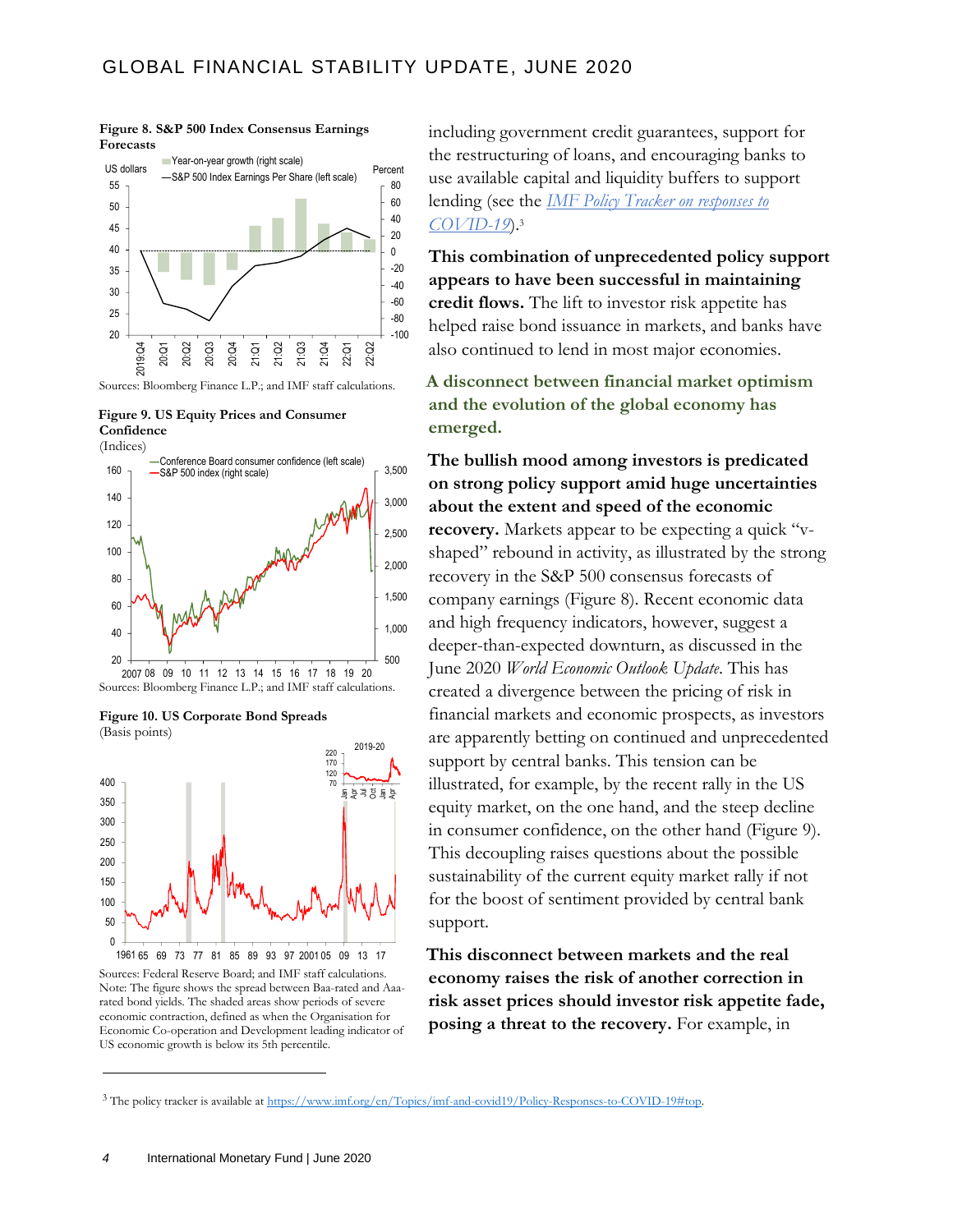## GLOBAL FINANCIAL STABILITY UPDATE, JUNE 2020

### **Figure 11. Asset Price Misalignments, 2020:Q2**



Source: IMF staff calculations.

Note: If data are not available for 1990, the earliest available data are used instead.

#### **Figure 12. Nonfinancial Private Sector Debt and Economic Growth Forecasts**



Sources: Bank for International Settlements; IMF, World Economic Outlook database; and IMF staff calculations. Note: Positive growth forecasts are not shown. Data labels use International Organization for Standardization (ISO) country codes.





equity markets, bear market rallies have occurred before, during periods of significant economic pressure, often only to unwind subsequently. In corporate bond markets, spreads of investment-grade companies are currently relatively contained, contrary to the sharp widening experienced during previous significant economic shocks (Figure 10).

## **In fact, market valuations appear stretched across many equity and corporate bond markets.**

According to IMF staff models, the difference between market prices and fundamental valuations is near historic highs across most major advanced economy equity and bond markets, though the reverse is true for stocks in some emerging market economies (Figure 11).<sup>4</sup>

**A number of triggers could result in a repricing of risk assets, a development that could add financial stress on top of an already unprecedented economic recession.** For example, the recession could be deeper and longer than currently anticipated by investors. There could be a second wave of the virus, and containment measures could be reinstated. Market expectations about the extent and length of central banks' support to financial markets may turn out to be too optimistic, leading investors to reassess their appetite for, and pricing of, risk. A resurgence of trade tensions could sour market sentiment, putting the recovery at risk. Finally, a broadening of social unrest around the globe in response to rising economic inequality could lead to a reversal of investor sentiment.

**The pandemic could crystallize other financial vulnerabilities that have built up over the past decade.** 

**First, in advanced and emerging market economies alike, corporate and household debt burdens could become unmanageable for some** 

<sup>4</sup>The model-based estimates of fundamental valuations may not fully account for the unprecedented financial policy measures that have been taken in recent months, including central bank asset purchases and facilities intended to sustain the flow of credit to the economy, as well as credit guarantees that have been provided by some governments. More information on the models is available in the Online Annex to the October 2019 Global Financial Stability Report at[: https://www.imf.org/~/media/Files/Publications/GFSR/2019/October/English/onlineannex11.ashx?la=en.](https://www.imf.org/~/media/Files/Publications/GFSR/2019/October/English/onlineannex11.ashx?la=en)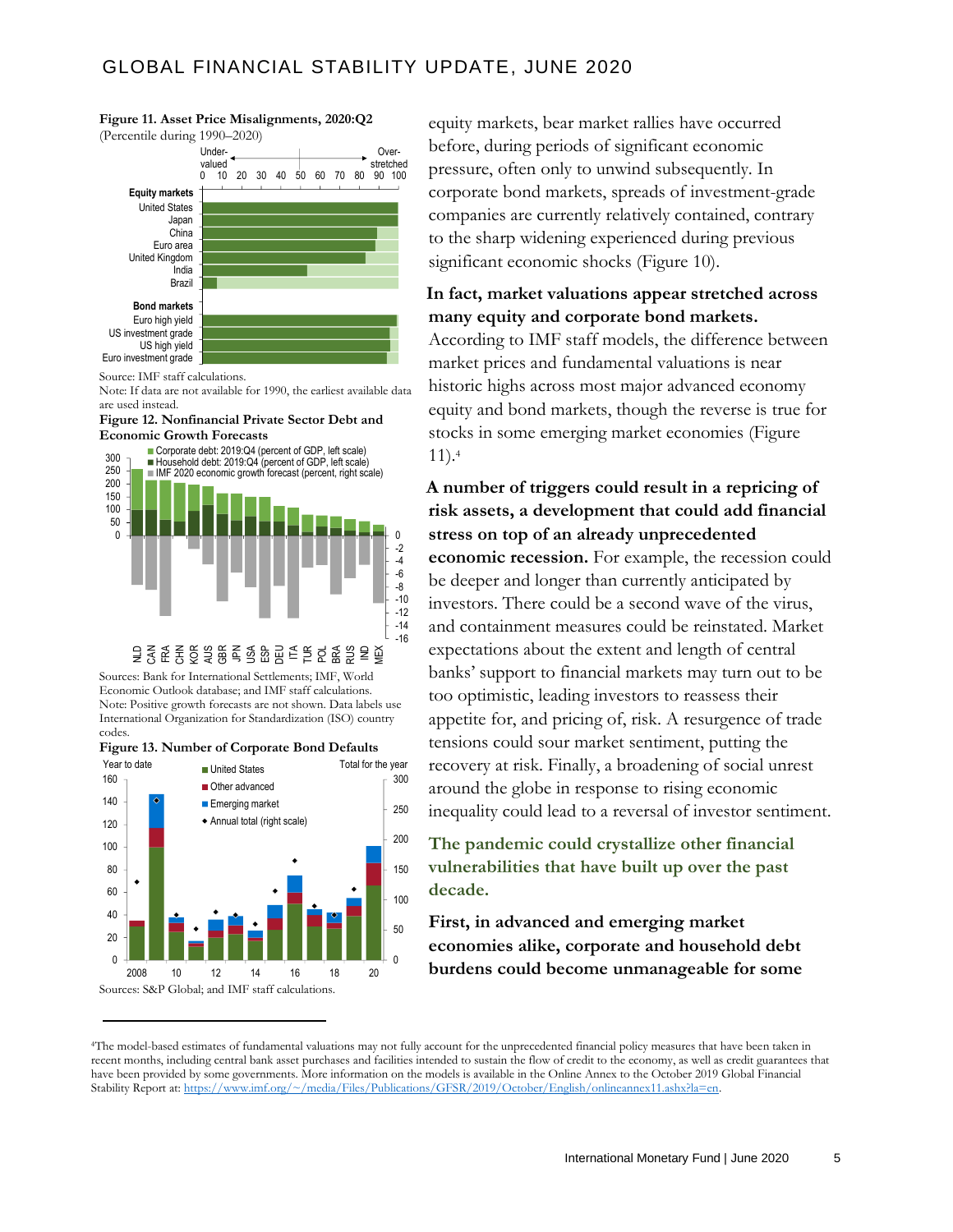

**Figure 14. Bank Profitability and Economic Growth Forecasts**

Sources: Bloomberg Finance L.P.; IMF, World Economic Outlook database; and IMF staff calculations. Note: The vertical axis shows the median return on equity forecast for a sample of listed banks in each economy. Data labels use International Organization for Standardization (ISO) country codes.





Sources: IMF, Assessing Reserves Adequacy database; and IMF, World Economic Outlook database. Note: External financing requirements are calculated using estimates for the current account balance and short-term external debt to remaining maturity. The metric used for calculating reserves adequacy is adjusted for capital controls. Data labels use International Organization for Standardization

(ISO) country codes.  $E =$  estimated.

**borrowers in a severe economic contraction.** As has been discussed in previous *Global Financial Stability Reports*, aggregate corporate debt has been rising over several years to stand at historically high levels relative to GDP. Household debt has also increased, particularly in countries that managed to escape the worst impact of the 2007-8 global financial crisis. This means that there are now many economies with high levels of debt that are expected to face an extremely sharp economic slowdown (Figure 12). This deterioration in economic fundamentals has already led to the highest pace of corporate bond defaults since the global financial crisis, and there is a risk of a broader impact on the solvency of companies and households (Figure 13).

**Second, insolvencies will test the resilience of the banking sector.** Banks have entered the crisis with higher liquidity and capital buffers as a result of postcrisis reforms, and they can draw down these buffers to support lending and absorb losses. Some banks have already started to provision more for expected losses on their loans, as evidenced in their first quarter earnings reports. This is likely to continue as banks assess the ability of borrowers to repay their loans, while also accounting for the support that governments have given households and companies. <sup>5</sup> The expectation of further pressure on banks, along with the low level of interest rates, is reflected in analysts' forecasts of bank profitability (Figure 14).

**Third, nonbank financial companies and markets may face further stress.** The events in March, where nonbank financial intermediaries benefited from large policy support, suggests that they are vulnerable to procyclical corrections in the face of an external shock. These companies now have a greater role in the financial system than before, as discussed in the April 2020 *Global Financial Stability Report*, and the behavior of this larger sector during a deep downturn is untested.

<sup>&</sup>lt;sup>5</sup> This support has been provided in different ways, including through state loans, public credit guarantees, restructuring of loan terms, and moratorium on payments.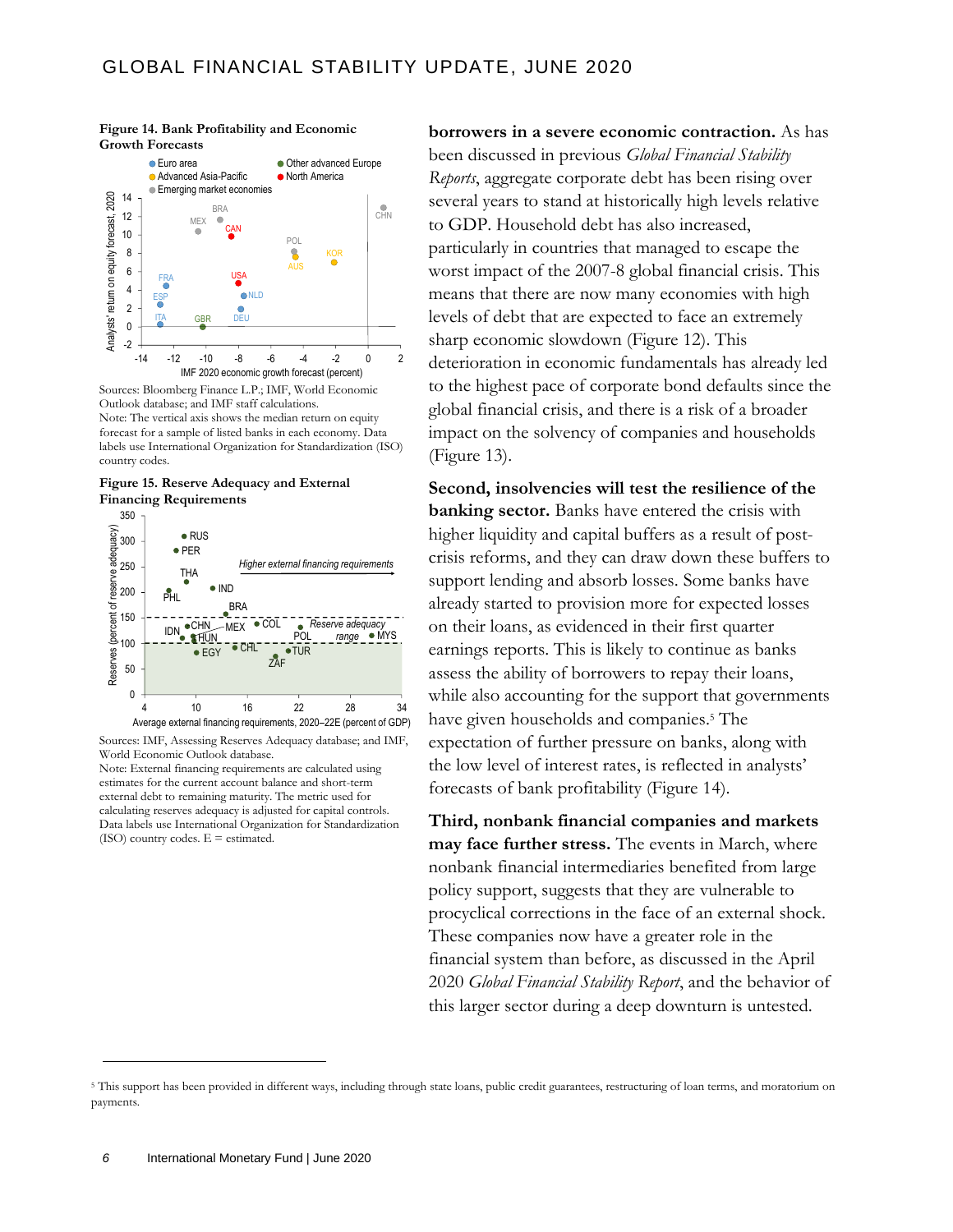

**Figure 16. Emerging Market Ratings Downgrades** (Percent of rated economies)

Sources: Bloomberg Finance L.P.; and IMF staff calculations. Note: The figure shows a downgrade by at least one of the main rating agencies. Changes in the ratings outlook are not included.

There is a risk that nonbank financial companies could also face shocks in the event of a broad wave of insolvencies. These companies could also act as an amplifier of this stress. For example, a substantial shock to asset prices could lead to further outflows from investment funds, which could, in turn, trigger fire sales from those fund managers that would exacerbate market pressures.

## **Fourth, some emerging and frontier markets are facing high external refinancing requirements.** In

the current environment, economies that need to refinance more debt run a greater risk that this debt may have to be rolled over at a higher cost. Some countries with high refinancing requirements also have a relatively low level of reserve adequacy (Figure 15). This could make it harder for authorities in these economies to react to any further portfolio outflows, especially if they do not have a flexible exchange rate. Credit ratings downgrades could put additional pressure on funding costs and capital flows. So far this year, more than one-third of oil exporting economies that are covered by the main rating agencies have been downgraded, which compares to downgrades to about one quarter of other economies (Figure 16).

**Authorities need to strike the right balance in their policy response to the pandemic.**

**In an environment of difficult policy trade-offs, authorities need to continue to support the recovery while ensuring the soundness of financial institutions and preserving financial stability**, as highlighted in the "Financial Policy Priorities in Response to the Crisis" box below. Authorities need to be mindful of the intertemporal risk implications of this support. The unprecedented use of unconventional tools has undoubtedly cushioned the impact of the pandemic on the global economy and lessened the immediate danger faced by the global financial system. However, care needs to be taken to avoid a further buildup of vulnerabilities in an environment of easy financial conditions. Once the recovery is firmly underway, policymakers should urgently address